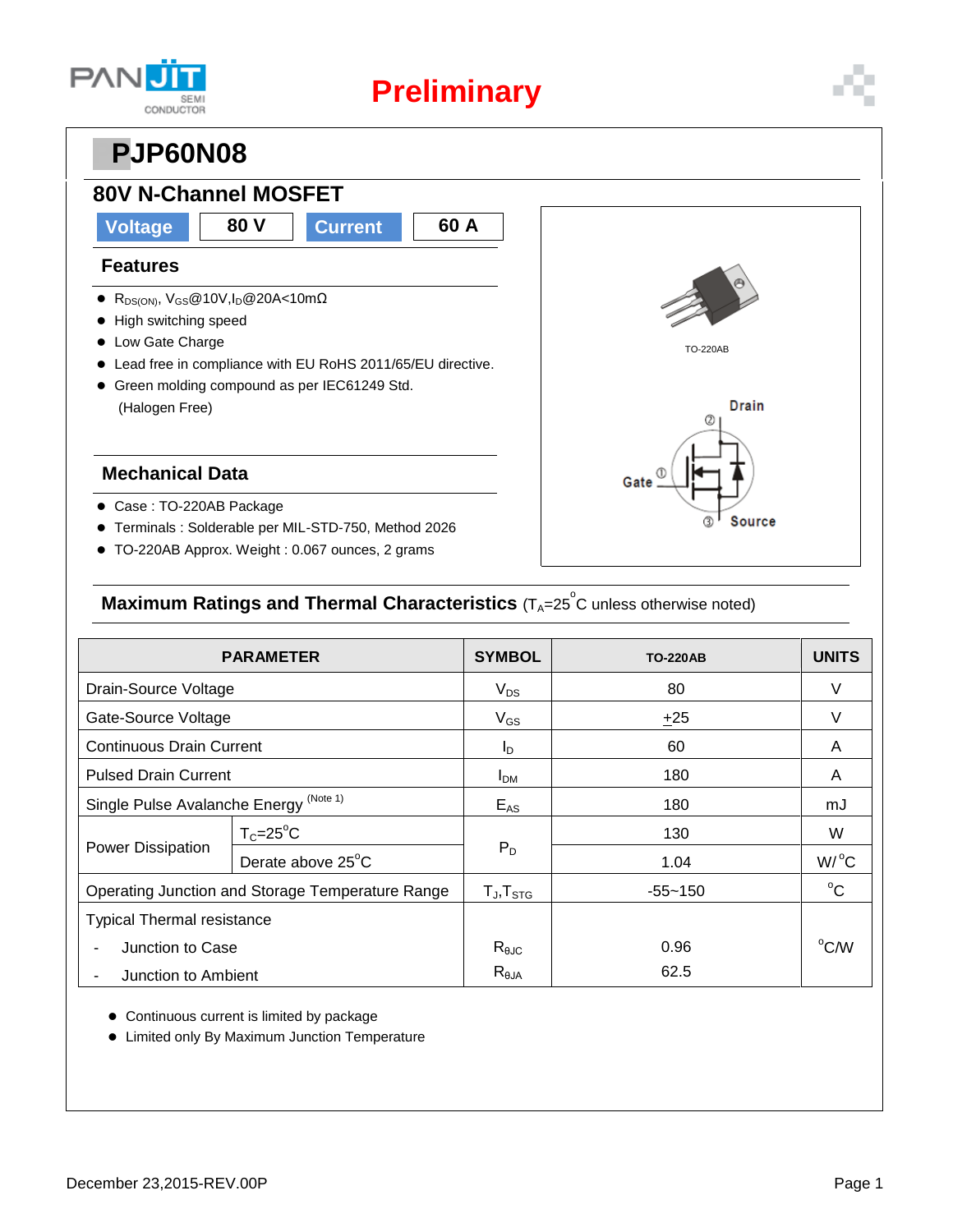

# **PJP60N08**

#### Electrical Characteristics (T<sub>A</sub>=25<sup>°</sup>C unless otherwise noted)

| <b>PARAMETER</b>                       | <b>SYMBOL</b>                                                           | <b>TEST CONDITION</b>                                                                       | MIN.                     | TYP.           | MAX.                     | <b>UNITS</b> |  |
|----------------------------------------|-------------------------------------------------------------------------|---------------------------------------------------------------------------------------------|--------------------------|----------------|--------------------------|--------------|--|
| <b>Static</b>                          |                                                                         |                                                                                             |                          |                |                          |              |  |
|                                        |                                                                         |                                                                                             |                          |                |                          |              |  |
| Drain-Source Breakdown Voltage         | <b>BV<sub>DSS</sub></b>                                                 | $V_{GS}$ =0V, $I_D$ =250uA                                                                  | 80                       |                | $\blacksquare$           | V            |  |
| Gate Threshold Voltage                 | $V_{GS(th)}$                                                            | $V_{DS} = V_{GS}$ , I <sub>D</sub> =250uA                                                   | $\overline{2}$           | 3              | 4                        | $\vee$       |  |
| Drain-Source On-State Resistance       | $R_{DS(on)}$                                                            | $V_{GS}$ =10V, $I_D$ =20A                                                                   |                          | 8.5            | 10                       | $m\Omega$    |  |
| Zero Gate Voltage Drain Current        | $I_{DSS}$                                                               | $V_{DS} = 64V, V_{GS} = 0V$                                                                 | $\overline{\phantom{a}}$ | $\blacksquare$ | 1.0                      | uA           |  |
| Gate-Source Leakage Current            | I <sub>GSS</sub>                                                        | $V_{GS} = \pm 25V, V_{DS} = 0V$                                                             | ۰                        | ۰              | $+100$                   | nA           |  |
| Dynamic <sup>(Note 4)</sup>            |                                                                         |                                                                                             |                          |                |                          |              |  |
| <b>Total Gate Charge</b>               | $Q_{g}$                                                                 |                                                                                             | $\overline{\phantom{a}}$ | 100            | $\overline{\phantom{a}}$ |              |  |
| Gate-Source Charge                     | $V_{DS} = 30V$ , $I_D = 30A$ ,<br>$Q_{gs}$<br>$V_{GS} = 10V$ (Note 2,3) |                                                                                             |                          | 15             | $\blacksquare$           | nC           |  |
| Gate-Drain Charge                      | $\mathsf{Q}_{\text{gd}}$                                                |                                                                                             |                          | 20             |                          |              |  |
| Input Capacitance                      | <b>Ciss</b>                                                             |                                                                                             |                          | 3075           | L,                       | pF           |  |
| <b>Output Capacitance</b>              | Coss                                                                    | $V_{DS}$ =25V, $V_{GS}$ =0V,                                                                |                          | 390            | $\blacksquare$           |              |  |
| Reverse Transfer Capacitance           | <b>Crss</b>                                                             | $f=1.0$ MHZ                                                                                 |                          | 188            |                          |              |  |
| Turn-On Delay Time                     | $\mathsf{td}_{\mathsf{(on)}}$                                           |                                                                                             |                          | 12             |                          | ns           |  |
| Turn-On Rise Time                      | $t_{r}$                                                                 | $V_{DS} = 30V$ , $I_D = 30A$ ,<br>$V_{GS}$ =10V, R <sub>G</sub> =6.8 $\Omega$<br>(Note 2,3) |                          | 11             | $\blacksquare$           |              |  |
| <b>Turn-Off Delay Time</b>             | $td_{(off)}$                                                            |                                                                                             |                          | 18             |                          |              |  |
| <b>Turn-Off Fall Time</b>              | $t_{\rm f}$                                                             |                                                                                             |                          | 6              | $\overline{\phantom{0}}$ |              |  |
| <b>Drain-Source Diode</b>              |                                                                         |                                                                                             |                          |                |                          |              |  |
| <b>Maximum Continuous Drain-Source</b> |                                                                         |                                                                                             |                          |                | 60                       | A            |  |
| <b>Diode Forward Current</b>           | $I_{\rm S}$                                                             |                                                                                             |                          |                |                          |              |  |
| Diode Forward Voltage                  | $V_{SD}$                                                                | $IS=20A, VGS=0V$                                                                            |                          | 0.8            | 1.3                      | V            |  |

NOTES :

1. L=0.1mH,  $I_{AS}$ =60A, R<sub>G</sub>=25ohm, Starting T<sub>J</sub>=25°C

2. Pulse width<a>S200us, Duty cycle<<a>2%

3. Essentially independent of operating temperature typical characteristics.

4. Guaranteed by design, not subject to production testing

5. The maximum current limited by package.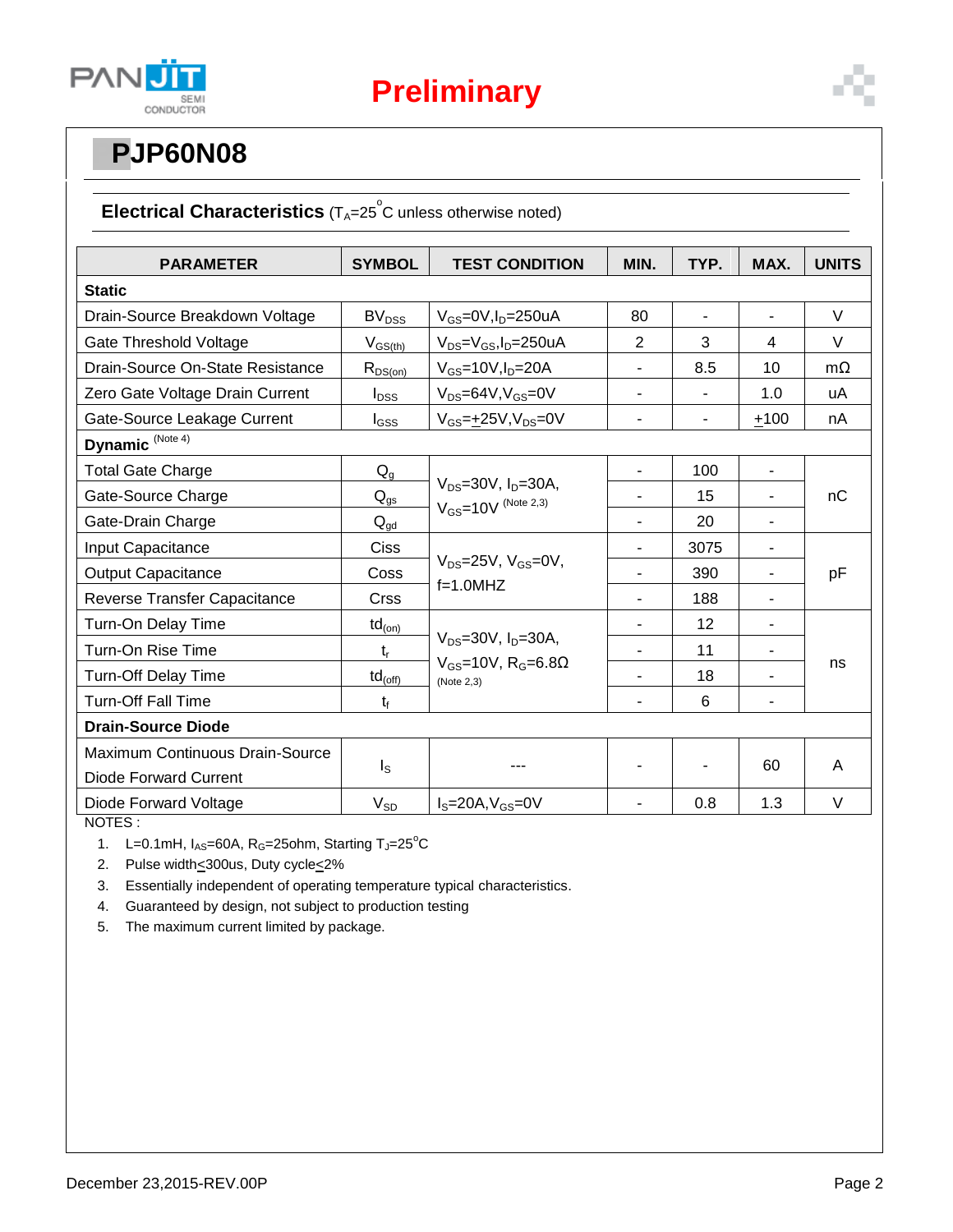

# **Preliminary**

# **PJP60N08**



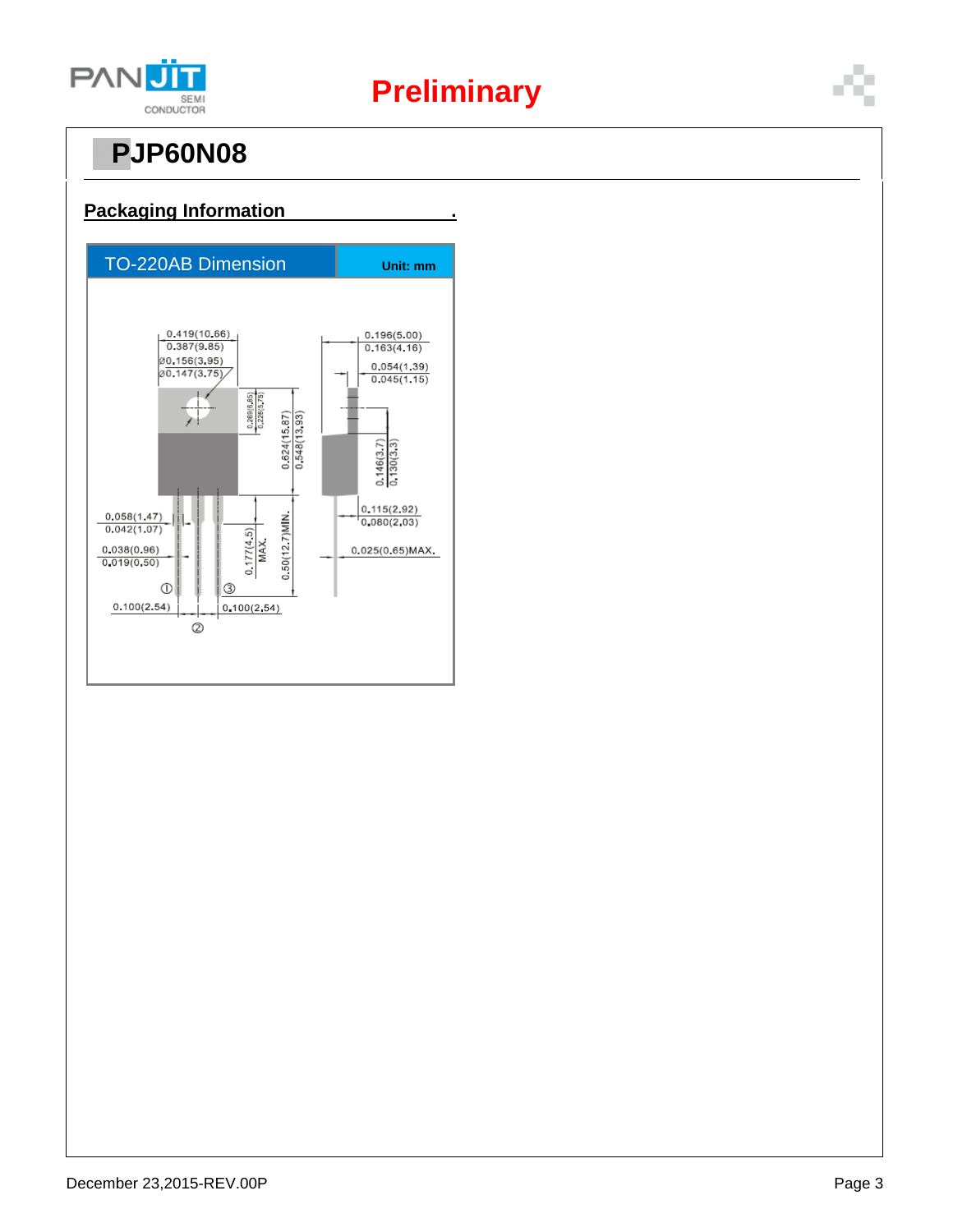

# **PPJP60N08**

#### **PART NO PACKING CODE VERSION**

| <b>Part No Packing Code</b> | Package Type    | <b>Packing type</b> | <b>Marking</b> | <b>Version</b> |
|-----------------------------|-----------------|---------------------|----------------|----------------|
| PJP60N08 T0 00001           | <b>TO-220AB</b> | 50pcs / Tube        | P60N08         | Halogen free   |